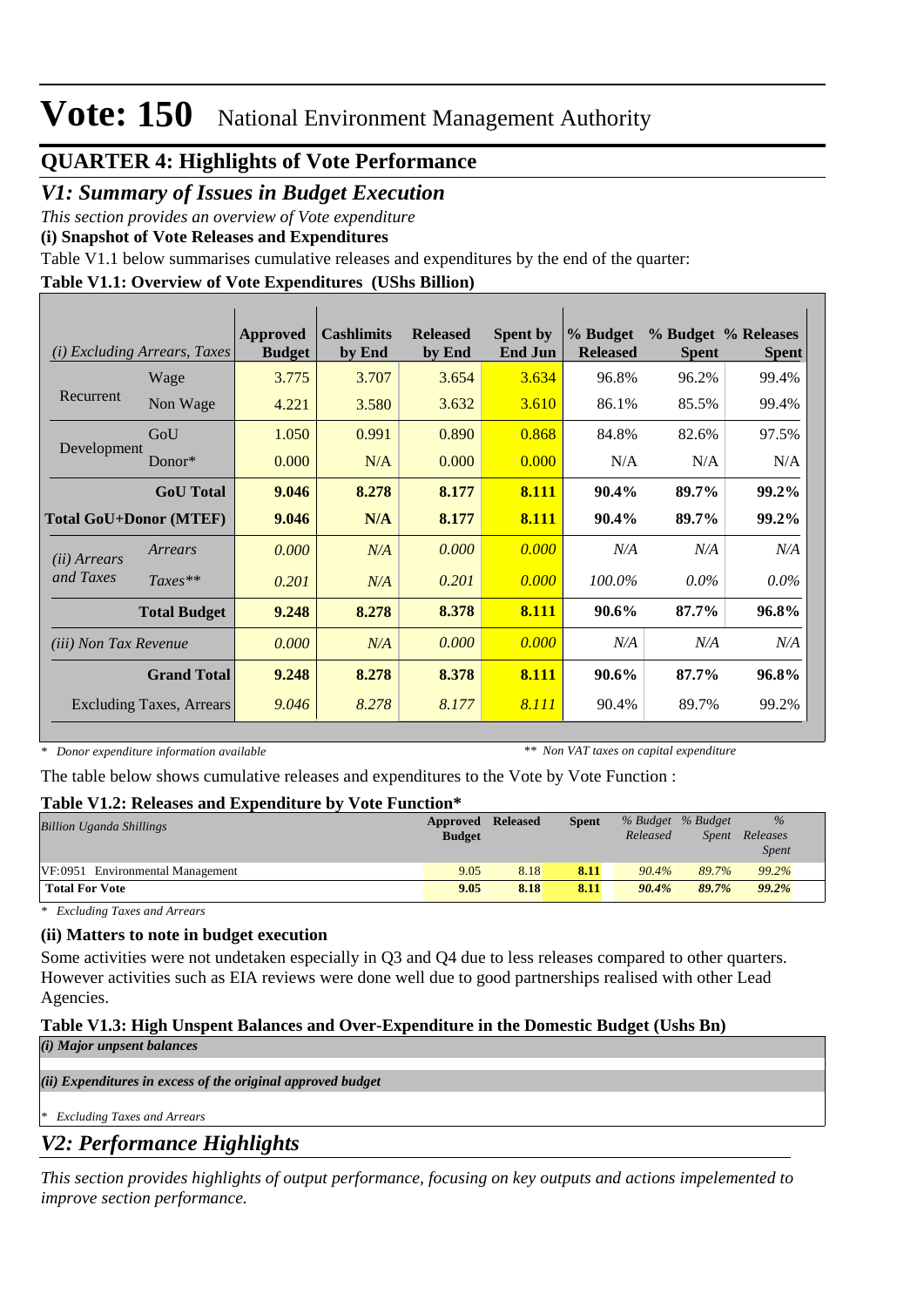#### **QUARTER 4: Highlights of Vote Performance** *This section provides highlights of output performance, focusing on key outputs and actions impelemented to improve section performance.*

### **Table V2.1: Key Vote Output Indicators and Expenditures\***

| Vote, Vote Function<br><b>Key Output</b>            | <b>Approved Budget and</b><br><b>Planned outputs</b>                                                                                                                                                                                                           | <b>Cumulative Expenditure</b><br>and Performance                                                                                                                                                                                                                                                                               | <b>Status and Reasons for</b><br>any Variation from Plans                                                                                                                                                |
|-----------------------------------------------------|----------------------------------------------------------------------------------------------------------------------------------------------------------------------------------------------------------------------------------------------------------------|--------------------------------------------------------------------------------------------------------------------------------------------------------------------------------------------------------------------------------------------------------------------------------------------------------------------------------|----------------------------------------------------------------------------------------------------------------------------------------------------------------------------------------------------------|
| <b>Vote Function: 0951 Environmental Management</b> |                                                                                                                                                                                                                                                                |                                                                                                                                                                                                                                                                                                                                |                                                                                                                                                                                                          |
| <b>Output: 095102</b>                               | Environmental compliance and enforcement of the law, regulations and standards                                                                                                                                                                                 |                                                                                                                                                                                                                                                                                                                                |                                                                                                                                                                                                          |
|                                                     | Description of Performance: High level inspections within<br>the Albertine region and<br>training and gazettement of<br>environmental inspectors<br>undertaken<br>Capacity of EPF in response,<br>reporting and prosecution of<br>environment crimes developed | High level inspections within<br>the Albertine region, on the<br>banks of Victoria Nile in the<br>district of Kayunga and Buikwe<br>to assess the sustainable use of<br>the fragile ecosystems for the<br>development of major projects<br>on the Nile such as Bujagali<br>Hydro Power station, Isimba<br>Hudro Power Station. | More EIAs reviewed and<br>approved due to engagement of<br>other lead agencies. However<br>inspections were hampered by<br>lack of enough funds in the<br>quarter as shown by the budget<br>performance. |
|                                                     | Polluter Pays Principle<br>regulations developed<br>EIA guidelines for the telecom<br>sector and SEA (Strategic                                                                                                                                                | Gazetted of 375 environmental<br>inspectors undertaken, 60 of<br>whom have been trained.<br>Capacity of EPF in response,                                                                                                                                                                                                       |                                                                                                                                                                                                          |
|                                                     | Environmental Assessment ) for reporting and prosecution of<br>the country finalized                                                                                                                                                                           | environment crimes developed.<br>1154 environmental compliance                                                                                                                                                                                                                                                                 |                                                                                                                                                                                                          |
|                                                     | Capacity in sustainable oil and<br>gas development and<br>monitoring enhanced<br>1200 environmental compliance                                                                                                                                                 | audit inspections for red and<br>yellow flagged industries and<br>land uses including Oil and Gas<br>activities carried out                                                                                                                                                                                                    |                                                                                                                                                                                                          |
|                                                     | audit inspections for red and<br>yellow flagged industries and<br>land uses including Oil and Gas<br>activities carried out                                                                                                                                    | 621 EIA reports reviewed and<br>approved<br>NEMA field office in the                                                                                                                                                                                                                                                           |                                                                                                                                                                                                          |
|                                                     | 512 EIA reports reviewed and<br>approved                                                                                                                                                                                                                       | Albertine Graben Equipped and<br>Operated<br>Capacity in sustainable oil and                                                                                                                                                                                                                                                   |                                                                                                                                                                                                          |
|                                                     | Promotion of value addition<br>activities on Shea Nut in 3<br>districts of Amuria, Lira and<br>Moyo, in the Shea Nut belt as<br>an incentive for protection                                                                                                    | gas development and<br>monitoring has been<br>enhanced through training<br>relevant staff in various<br>institutors that have stake in                                                                                                                                                                                         |                                                                                                                                                                                                          |
|                                                     | Law enforcement to prevent<br>further encroachment on lake<br>shores protection zones<br>intensified.                                                                                                                                                          | environmental management<br>including local governments.<br>Supported law enforcement<br>agencies for the protection of                                                                                                                                                                                                        |                                                                                                                                                                                                          |
|                                                     | NEMA field office in the<br>Albertine Graben Equipped and<br>Operated                                                                                                                                                                                          | shea butter trees in Otuke<br>district. Protected the shea<br>butter trees from destructive<br>use, promoted sustainable use<br>of shea butter trees and<br>established partnership with the                                                                                                                                   |                                                                                                                                                                                                          |
|                                                     | 12 Municipal composite sites<br>supported, inspected and<br>monitored                                                                                                                                                                                          | private sector to promote value<br>addition<br>12 Municipal composite sites<br>(Arua, Lira, Soroti, Mbale,<br>Jinja, Mukono, FortPortal,<br>Hoima, Masindi, Kasese,<br>Mbarara and Kabale)                                                                                                                                     |                                                                                                                                                                                                          |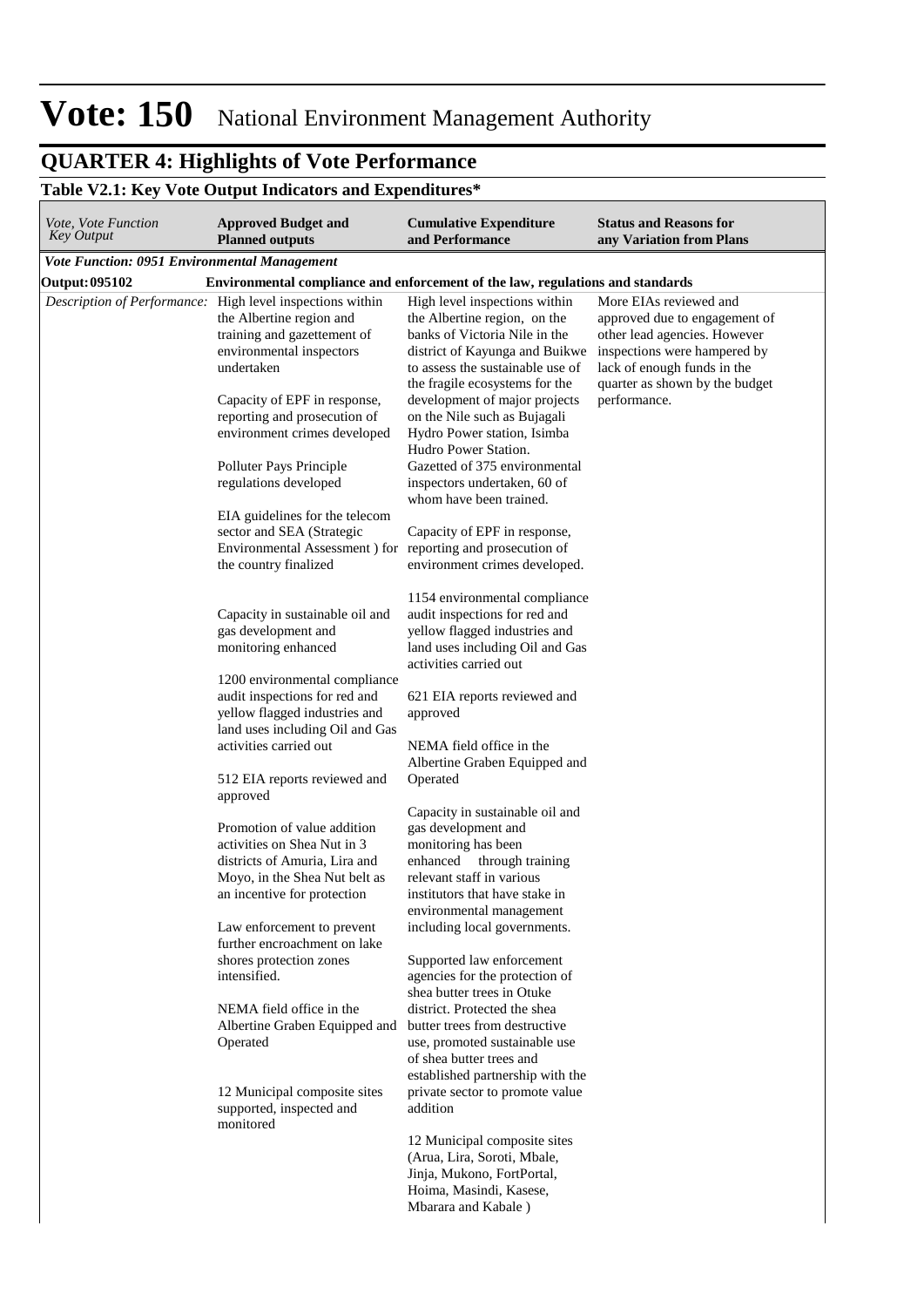| <i>Vote, Vote Function</i><br><b>Key Output</b>                                                      | <b>Approved Budget and</b><br><b>Planned outputs</b> |       | <b>Cumulative Expenditure</b><br>and Performance |       | <b>Status and Reasons for</b><br>any Variation from Plans |       |
|------------------------------------------------------------------------------------------------------|------------------------------------------------------|-------|--------------------------------------------------|-------|-----------------------------------------------------------|-------|
|                                                                                                      |                                                      |       | supported, inspected and<br>monitored            |       |                                                           |       |
| Performance Indicators:                                                                              |                                                      |       |                                                  |       |                                                           |       |
| No. of environmental<br>inspections and audits<br>carried on facilities and<br>investments           |                                                      | 1,200 |                                                  | 1154  |                                                           |       |
| No. of EIA reports approved                                                                          |                                                      | 512   |                                                  | 621   |                                                           |       |
| No. of solid waste<br>composite sites<br>constructed/maintained and<br>operational in municipalities |                                                      | 12    |                                                  | 12    |                                                           |       |
| <b>Output Cost:</b>                                                                                  | UShs Bn:                                             | 0.837 | UShs Bn:                                         | 0.566 | % Budget Spent:                                           | 67.6% |
| <b>Vote Function Cost</b>                                                                            | <b>UShs Bn:</b>                                      |       | $9.046$ UShs Bn:                                 |       | 8.111 % Budget Spent:                                     | 89.7% |
| <b>Cost of Vote Services:</b>                                                                        | UShs $Bn$ :                                          |       | <b>9.046</b> <i>UShs Bn:</i>                     |       | <b>8.111</b> % Budget Spent:                              | 89.7% |

### **QUARTER 4: Highlights of Vote Performance**

*\* Excluding Taxes and Arrears*

During the Financial year, NEMA, Vote 150, carried out support supervision and compliance monitoring in 30 Districts/Councils. These Districts are: Kayunga, Jinja Municipal Council, Buikwe, Mukono, Budaka, Buteleja, Bugiri, Mayuje, Kapchorwa and Bulambuli in the eastern region, Buliisa, Masindi, Kole, Lira, Oyam, Apac, Dokolo, Pader, Gulu, and Nwoya in the northern region and Kalangala, Kisoro, Kalungu, Sembabule, Masaka, Rakai, Kiboga, Hoima, Mpigi, Bukomansimbi in the western region. As a result, 18 Local Government initiated projects and hotspots were inspected. 7 Districts of Serere, Ngora, Kaberamaido Amolatar, Nakaseke, Nakasongola and Buyende were also engaged to integrate ecosystem approach into local development initiatives. 10 selected DLGs were supported to kick start the review and/or development of District Environment Action Plans in the Albertine Graben. These districts are Hoima, Buliisa, Nebbi, Nwoya, Kiryandongo, Kanungu, Rubirizi, Kasese, Ntoroko and Rukungiri. These were further monitored and assessed on the progress of mainstreaming oil and gas impact mitigation into the District Development Programs (DDPs). In addition to LGs NEMA engaged and built the capacity of the 30 Civil Society Organizations operating in the oil-rich Albertine Graben to understand, manage and monitor environmental issues surrounding exploration and production of oil and gas in the Graben.

NEMA has been represented in Planning and coordination meetings with key SWGs (Water and environment, energy, accountability, agriculture, public sector management) to guide lead agencies in integration of environmental sustainability concerns in plans and budgets. Through NEMA's participation, the visibility of environmental issues in sector plans has improved. The budget call circular issued by MFPED has incorporated Environment and Natural Resources issues. A draft tool kit form mainstreaming ENR issues was developed and shared with desk officers at MFPED. Financial institutions including the Bank of Uganda, Commercial Banks, Microfinance institutions, Cooperatives and Insurance corporations were trained in environmental management. 40 participants received training and were opened by Minister of Water and Environment. Financial institutions got effective guidance on integration ENR issues in their financial products. A partnership for collaboration and feedback developed. Uganda Manufacturers Association (UMA) trained in environmental aspects. 40 participants representing a cross section of industries received training under the theme enhancing profitability and competiveness through environmental compliance. Feedback on best practices received by NEMA from industries especially the leather and tanning industry in Jinja and Tororo cement. I addition one week long training was organized in partnership with the office of the Auditor general for their staff to renew commitment for considering environmental issues in audit function of government expenditure was obtained. NEMA continues to participate in various meetings organized by MDAs (Energy, MFPED, NPA, water and environment, Trade Tourism, Ministry of Defense) and LGs provides guidance on sustainability issues. Environment was integrated in the draft NDP II that was presented to Cabinet. Also Sustainable Development Goals (SDGs) were integrated into the draft NDP II. A chapter on ENR in NDPII was created and other sectors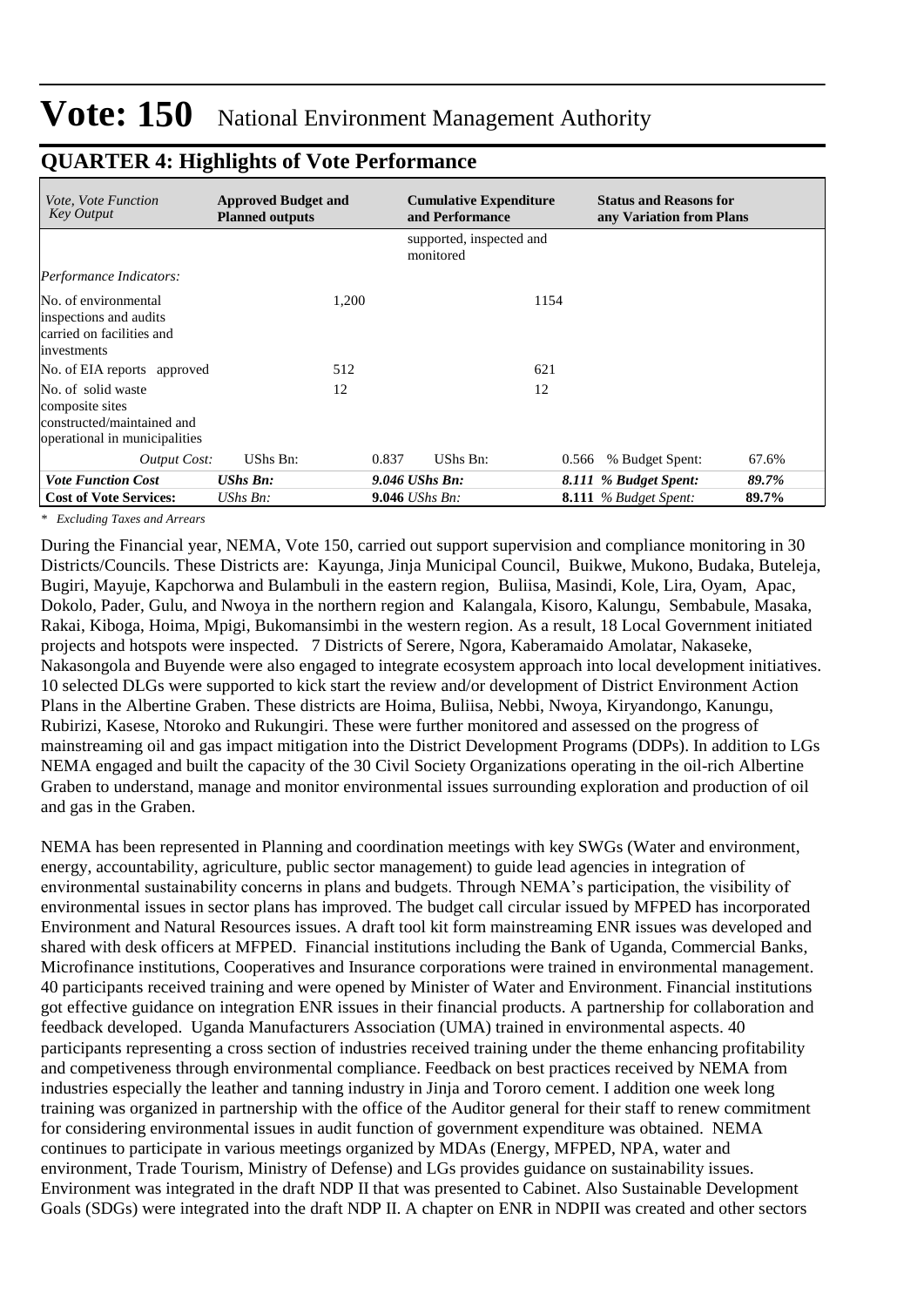## **QUARTER 4: Highlights of Vote Performance**

integrated ENR in their NDP sections. Uganda through partnerships with NEMA, MFPED, MoFA with support from UNDP has continued to participate in discussions on development of SDGs. Country positions have been presented to open working group on SDGs. A draft report A for post Rio+20 National Action Plan containing SDGs has been prepared and submitted for stakeholders review and this process has influenced the development of NDPII making Uganda one of the first countries to integrate SDGs in its development framework.

A total of 1154 environmental compliance audits and inspections were carried out for red and yellow flagged industries with focus on the major sectors which include among others; industrial facilities for chemicals, paints, foods and beverages, tanneries, and projects within oil and gas sector and inclusive of inspections, monitoring and surveillances carried out by Environment Protection Police (EPP) on noise pollution, music concerts and degradation of wetlands in the country. Operationalization of the law on Kaveera began during the quarter and is expected to continue to other quarters. Quarterly supervision and monitoring of CDM project conducted in Mukono, Jinja, Mbale, Soroti, Lira, Masindi and Hoima Municipal Councils. Environmental inspections, enforcement and community sensitization meetings were carried out in the lower catchment of Lake Wamala and its associated wetlands in the district of Gomba and Mityana, in Amolatar and Apac district for the management of Lake Kyoga and Kwania, in Aligoi( Nyero Sub Countyand Akisil-Kabwele Villages in Kayum Sub County – Kumi District on the sustainable use and management of Akadot wetland and its catchment, Bududa and Mt. Elgon National Park and the wetlands of Mayanja, Lubanve, Temangalo, Katonga, Mlutamidwa, Nakyetema, Songai, Nabajuzi wetlands systemsfor the proposed construction and maintenance of the Kawanda – Masaka 220KV Power line. Capacity was built of the Technical and Political Leadership of Namasale Town Council and Amolatar District Local Government in fragile Ecosystems Management. The technical and political leadership of Ngora, Serere and Kaberamaido trained on integration of management and protection of fragile ecosystems in Local Government initiatives.

NEMA undertook restoration of Limoto wetland system in Kibuku, a stretch of about 5km, district through protection of the wetland buffer zone using indigenous and locally available materials of Euphorbia Tirucalli and Served 40 Environmental Restoration Orders in Lugusuru, Katusi and Kinoni Sub Counties in Sembabule District at the banks of River Katonga. Also carried out is Court Locus at Nyamuhiizi-Kagogo Wetland in Mitooma District in a Criminal Case of wetlands degradation. Sub county chiefs and other sub county leaders of Pallisa and Kibuku Districts were trained on various environmental aspects such as legal provisions, their expected roles and responsibilities and sustainable use of fragile ecosystems.

High level inspections within the Albertine region, on the banks of Victoria Nile in the district of Kayunga and Buikwe to assess the sustainable use of the fragile ecosystems for the development of major projects on the Nile such as Bujagali Hydro Power station, Isimba Hudro Power Station. Gazetted of 375 environmental inspectors undertaken, 60 of who have been trained. Capacity of EPF in response, reporting and prosecution of environment crimes developed. 1106 Scoping Reports/Terms of Reference (296), Project Briefs (189) and Environmental Impact Statements (621) submitted and 387 of these reviewed. 621 Environmental Impact Assessments (EIAs) were reviewed and approved. 61 TORs for Environmental Audits were received, reviewed and approved. 164 audit reports were received and 86 were reviewed and 57 Inspections (Baseline verification / Post-EIA inspections) were carried out. 91 post EIA environmental inspections undertaken and these include; 16 small hydro projects in the 12 districts of Buikwe, Gulu, Hoima, Jinja, Kamwenge, Kanungu, Kasese, Kiryandongo, Moyo, Nwoya, Rukungiri and Zombo. EIA verifications for telecom masts done in Kidepo, Amolatar, Katosi, Bukedea, Kumi, Katakwi, Soroti and Ngora. Development of draft guidelines and criteria for the cancellation of illegal land titles issued in wetlands was completed, carried environmental impact assessment (EIA) and Permits baseline verification and Post EIA verification for projects approved in or near fragile ecosystems (wetlands, riverbanks and lakeshores) in the district of Kisoro, Kalanagala, Masaka, Mpigi, Jinja, Kayunga and Mukono.

NEMA carried out physical wetlands boundary demarcations of the area permitted for development of the proposed Xing Xing Furniture Limited along Nalukolongo Wetland and Premier Roses near Lutembe Ramsar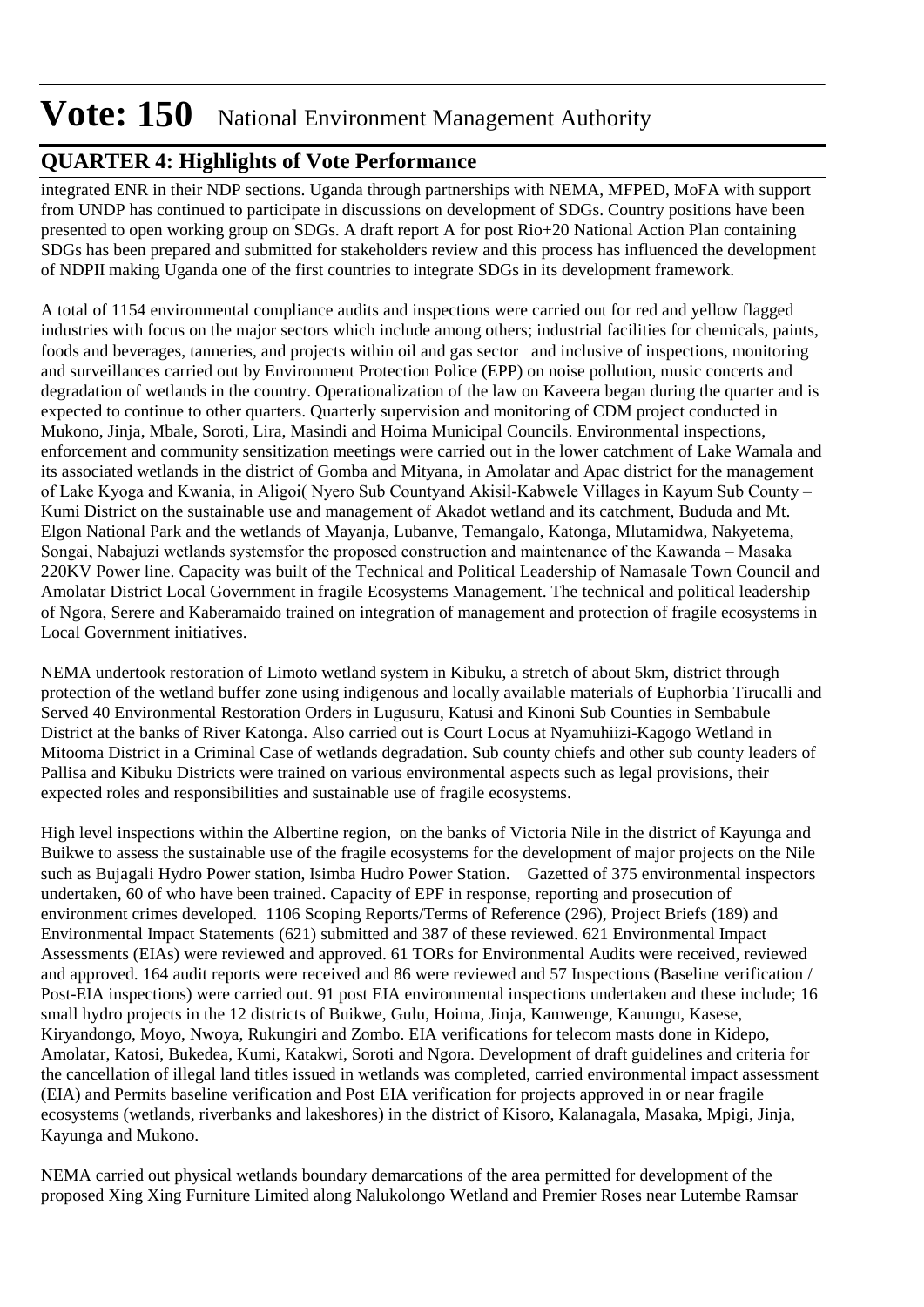## **QUARTER 4: Highlights of Vote Performance**

Site in Wakiso District. Environmental Risk Analysis and Contingency Analysis for the Oil Spill Plan finalized and draft report produced. Consultant for economic instruments for Oil and Gas of hired, presented the inception report and effectively guided. Baseline data collection for implementation of the environmental monitoring plan of the Albertine Graben was commenced with baseline data collection. IEC materials on Oil & Gas produced and sensitization carried out on environmental emerging issues was held at Buseruka Sub County Headquarters, in Hoima District.

Information and knowledge communication gaps on Oil & Gas and emerging issues documented and way forward was formulated to guide the participants to carry out continuous networking and collaboration as well as monitoring and evaluation on Oil & Gas activities at grass root level. Review of Environmental Social Management Plans undertaken leading to improved compliance in then telecom sector as well as generating income for EPF supported to carry out Regulation of Music Concerts/Events (27), Service of noise warning notices(20), Criminal cases instituted (11), Confiscation of noisy music equipment (03), Arrests (10), Confiscation of M/V number plates(20), Halting of illegal environmental activities (20), Night monitoring and inspections(15), Community Policing (3) in various areas around the country.

Inception report for the SoER 2014 submitted by the consultant and the structure of the report agreed upon in a consultative workshop. Data collection for report is ongoing. Digitalization of library has been continuously implemented in the first half of the year. Software for operationalizing EIA resource Centre was also received and installed. A scanner acquired, printer, e-board database acquired and documents scanned and entered into the E-board data base, catalogued and stored in the newly organized shelves. Maps were produced for the eboard. EIA documents have been 5 districts of: Bugiri, Jinja, Kiryandongo, Buyende & Budaka were trained in the practice of environmental education in schools  $\&$  Communities where 100 schools were trained in EE  $\&$ ESD while 200 Inspectors of schools, Head teachers and teachers were trained in the practice of EE & ESD in schools and communities. 60 schools in. 6 Districts of: Kamwenge, Ibanda, Kiboga, Hoima, Mubende & Kibaale were monitored for compliance, Best practices documented, challenges discussed & on spot advice given. Enhanced knowledge about NEMA, environment management, fragile ecosystems management, education and Oil & Gas, social and economic implications of Oil & Gas, benefits and compensation issues of the Oil & Gas industry, updated information on Oil & Gas activities in the Albertine Graben with specific reference to Hoima District Oil & Gas, and appreciation of the industry in Uganda, among others.

Various IEC materials were produced and distributed to support/enhance the Polyethlelene (plastic) carrier bags (Kaveera) ban as well as to educate the public about provisions of the law as well as the dangers of Kaveera. These include 1200 posters, 3000 stickers, 2000 pamphlets, radio, newspaper and TV Adverts. 6 sets of refined information materials on Oil & Gas issues developed to ensure stakeholder effective communication and understanding; 2500 posters and 2500 pamphlets/fact sheets materials produced. Quarterly NEMA Newsletter 3500 copies were produced and widely distributed during the WED national celebrations, 150 polo T-shirts, 500.

Round neck T-shirts, 150 polo caps, and 300 paper caps distributed to staff, partners, exhibitors, and school children; 10 banners, 1000 posters, 2000 stickers, 3500 newsletters, 2000 fact sheets, 250 Information packs, 8 pop-up stands/panels, 10 Tear drops, 2000 pamphlets/fact sheets, placards, certificates and photos and distributed. 2000 copies of the Brochure on E-Board Data Search and Retrieval were produced in collaboration to enhance knowledge about E-Board as an electronic information storage database that will be accessed through the NEMA LAN by all staff for information access and research purposes. Documents stored will also contribute to enhanced access of information as well as production of different publications such as Reports, Pictures, Maps, the NSOER, Corporate Reports, and Atlases. In addition, the database will minimise space in the NEMA Library. Public education to more than 1000 school children on Climate Change while 860 university students in Makerere, KIU, Kyambogo, Bugema and Victoria Universities were sensitized on the interaction between human beings and the environment.

NEMA's roles and mandate, Environmental policies, laws, regulations and sound environmental practices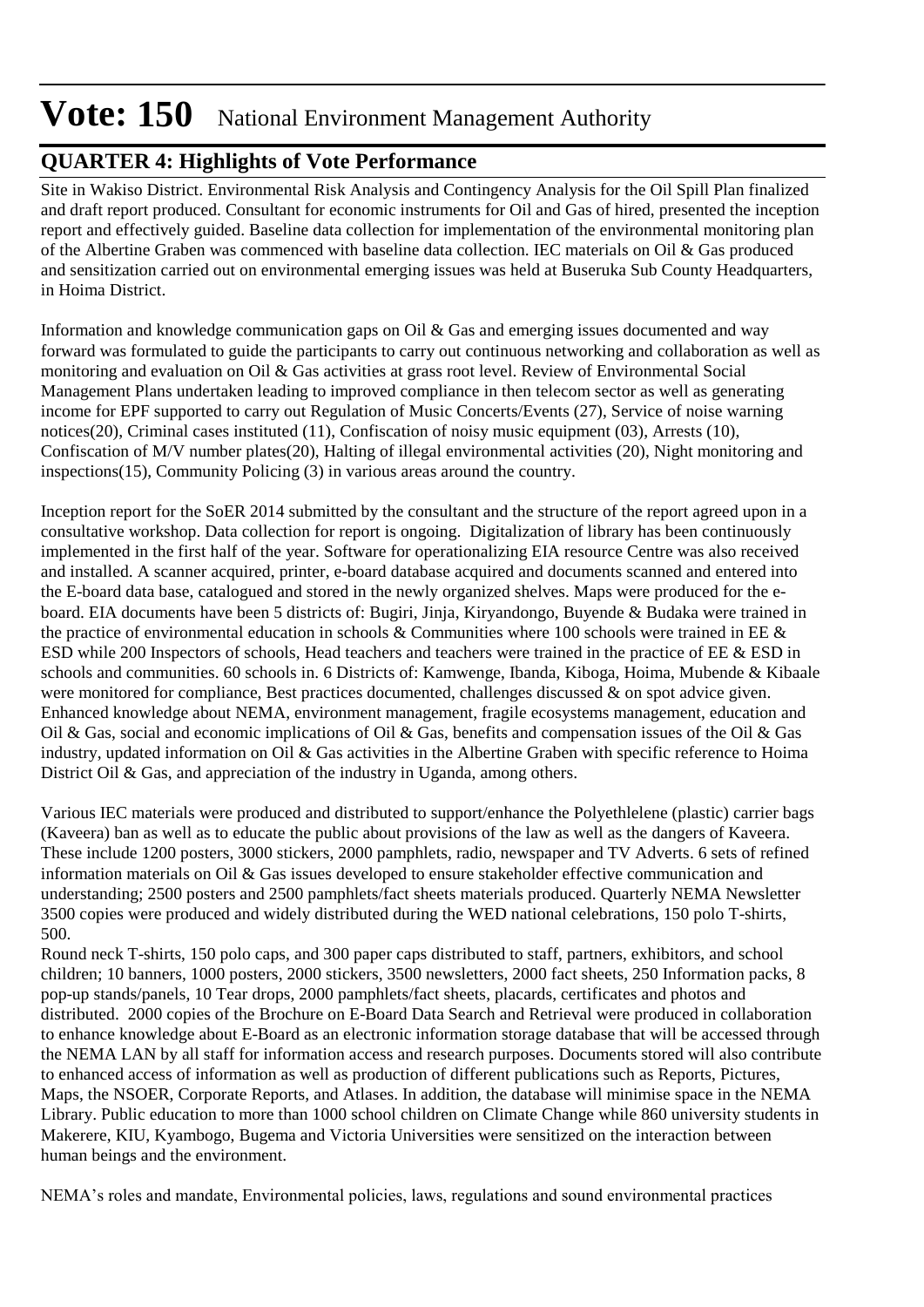### **QUARTER 4: Highlights of Vote Performance**

especially solid waste management, green environment and tree planting. 150 posters and 1800 fact sheets developed and distributed. World Environment Day (WED) National celebrations held in Kyotera, Rakai. 4 TV documentaries on various environmental aspects developed and aired across the country. 10 days exhibition and support for the PSFU Northern Uganda Economic Empowerment week. Awareness to 130 residents of Bugamba Parish, Mbarara district on environmental protection and 1 Radio talk show to the greater Ankole region about protection of R. Rwizi catchment carried out. 2 press conferences to mainstream media with updates on lead poisoning and Kinawataka wetlands carried out. A one day meeting to review and produce IEC materials on Oil & Gas and other environmental emerging issues was held at Buseruka Sub County Headquarters, in Hoima District. Information and knowledge communication gaps on Oil & Gas and emerging issues documented. Through Public education, knowledge was enhanced about NEMA, environment management, fragile ecosystems management, education and Oil & Gas, social and economic implications of Oil & Gas, benefits and compensation issues of the Oil & Gas industry, updated information on Oil & Gas activities in the Albertine Graben with specific reference to Hoima District Oil & Gas, and appreciation of the industry in Uganda, among others.

Staff emoluments paid timely hence enhanced staff motivation and end of year staff party held. Board functions supported leading to better guidance and supervision of NEMA and training undertaken. The performance of NEMA and the consultant for NEMA 5 Year strategic plan submitted an inception and draft reviewed by NEMA Management in 2 planning retreats.

The National Environment Management Policy has been reviewed to take care of the new and emerging development and environmental issues/challenges. Implementation strategy, monitoring and evaluation framework, and communication strategy are being developed to enhance effective implementation of the policy.

Review of the National Environment Act (NEA) including relevant regulations (EIA, Effluent discharge, Noise, Chemicals, Air quality, Waste management regulations and environment audits regulations) and the National Environment Management Policy to take into account emerging issues and challenges. NEMA corporate report produced and disseminated.

Recruitment of staff undertaken to boost the capacity of NEMA including the Geographical Information and Remote Sensing Officer (GSRO), Project staffs and staff trained in relevant disciplines and supported the functions of the technical committees of the board. Audited financial accounts prepared and submitted, Periodic work plans, budgets and reports prepared and submitted as required by law.

NEMA has been and is till coordinating the post Rio+20 National initiatives and global commitments, particularly the post 2015 Development Agenda (Sustainable Development Goals-SDGs) which have been integrated into National Development Framework-National Development Plan.

NEMA participated in MESA Monitoring for Environment and security in Africa Project aimed at promoting use of Earth Observation data for environmental management in Africa in Nairobi. Other engagements include Africa Regional information network meeting in South Africa, on Green Economy in Cairo, environmental economic accounting is Addis Ababa. Prepared and submitted the Country Environment Profile to UNEP Nairobi for upload on the Africa Environment Information Network.

National, regional and international partnerships and networking Strengthened; awareness on SDGs was greatly enhanced. Draft SDGs discussed with the PCE and an information paper submitted to Cabinet. The draft SDGs were widely disseminated to MDAs and LGs including NPA and were used to guide the preparation of the second National Development Plan (NDP II). The post 2015 Development Agenda including the draft SDGs and proposals of how Uganda intends to integrate them in her development framework was presented to the Policy Committee on Environment.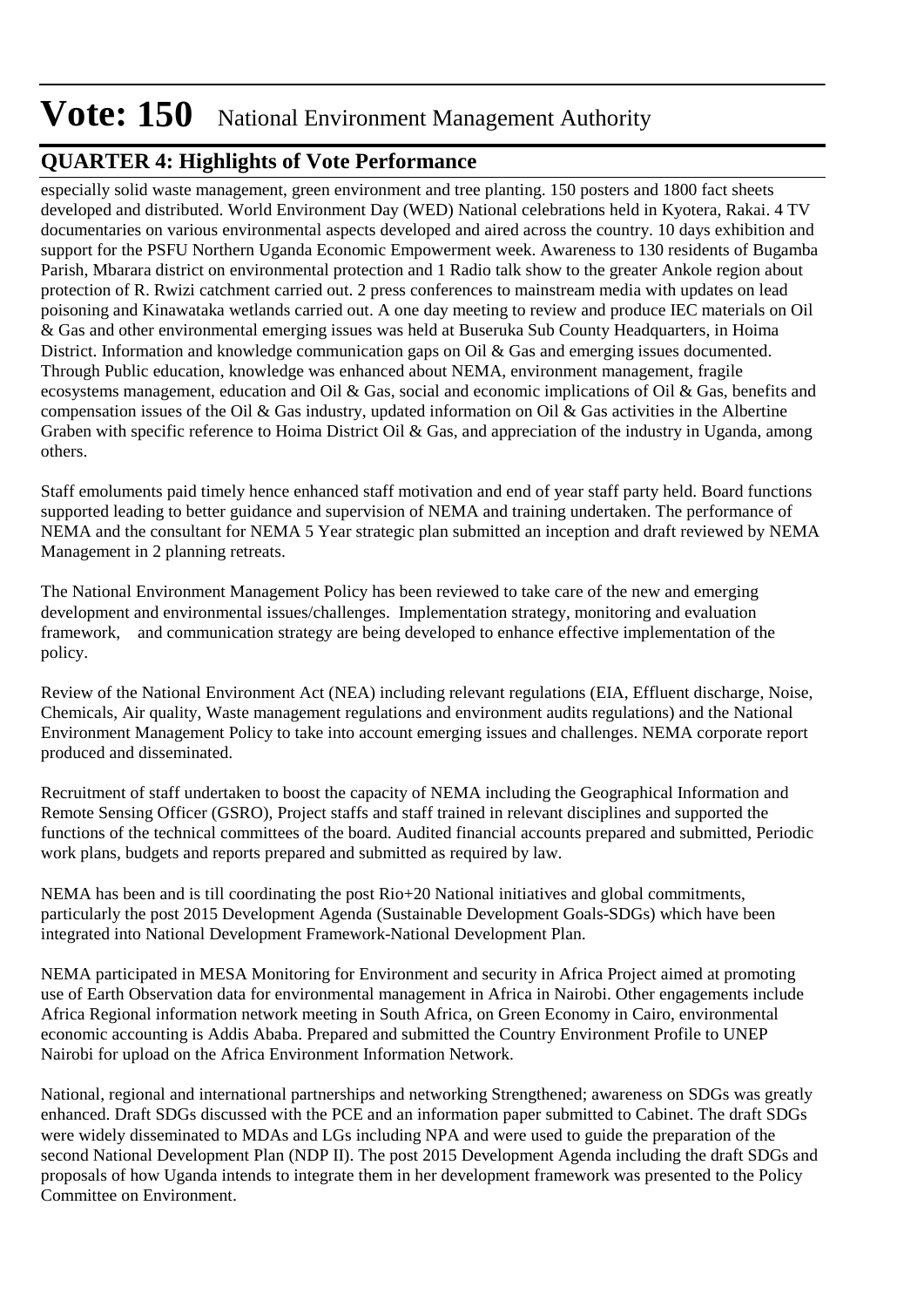### **QUARTER 4: Highlights of Vote Performance**

In partnership with the African Forum on Biodiversity shared Uganda's experiences in developing the National Biodiversity Strategy and Action Plan (NBSAP) and mainstreaming it in the national development frameworks in a Conference held in Namibia. NEMA also Participated in a number of other international forums on environment. NEMA continues to represent the country in regional and international meetings including the Multilateral Environmental Agreements (MEAs) and Conventions such as the UNFCCC, UNCBD, Montreal Protocol and the Stockholm convention and partnerships with UNEP and UNDP were consolidated. NEMA coordinated national participation in COP12 held in South Korea. Uganda's delegation was led by Minister of Water and Environment.

Review and Update of the National Biodiversity Strategy Action Plan (NBSAP) – GEF-UNEP project of the revised and updated NBSAP Report on the Guidelines and Action Plan for Financing Biodiversity.

| <b>Planned Actions:</b>                                                                                                                                                                                                                                | <b>Actual Actions:</b>                                                                                                                                                                                                                                                                                                                                                                                                                                                                                                                                                                          | <b>Reasons for Variation</b>                                                                                                                                                                                                                                                                          |  |  |  |  |  |  |  |  |
|--------------------------------------------------------------------------------------------------------------------------------------------------------------------------------------------------------------------------------------------------------|-------------------------------------------------------------------------------------------------------------------------------------------------------------------------------------------------------------------------------------------------------------------------------------------------------------------------------------------------------------------------------------------------------------------------------------------------------------------------------------------------------------------------------------------------------------------------------------------------|-------------------------------------------------------------------------------------------------------------------------------------------------------------------------------------------------------------------------------------------------------------------------------------------------------|--|--|--|--|--|--|--|--|
| Vote: 150 National Environment Management Authority                                                                                                                                                                                                    |                                                                                                                                                                                                                                                                                                                                                                                                                                                                                                                                                                                                 |                                                                                                                                                                                                                                                                                                       |  |  |  |  |  |  |  |  |
|                                                                                                                                                                                                                                                        | Vote Function: 09.51 Environmental Management                                                                                                                                                                                                                                                                                                                                                                                                                                                                                                                                                   |                                                                                                                                                                                                                                                                                                       |  |  |  |  |  |  |  |  |
| Continue Lobbying for ENR conditional<br>grants and increased local government<br>allocations to the entire ENR sector. Start<br>on the establishment of District<br>Environment Fund from the National<br>Environment Fund (NEF) and other<br>sources | <b>Continued Lobbying for ENR</b><br>conditional grants and increased local<br>government allocations to the entire<br><b>ENR</b> sector.                                                                                                                                                                                                                                                                                                                                                                                                                                                       | Lack of prioritisation on government<br>funding towards envirornemnt sector has<br>limited the process. Establsihement of of<br>District Environment Fund from the<br>National Environment Fund (NEF) and<br>other sources has lacked legal backing.<br>However laws are currently being<br>reviewed. |  |  |  |  |  |  |  |  |
| NEMA will spearhead development and<br>enforcement of by laws and ordinances in<br>local governements. The established EPF<br>will continue to help enforce all the<br>relevant legislations.                                                          | <b>NEMA</b> has continouisly supported local<br>governements to develop and enforce<br>by laws and ordinances. The<br>established EPF has also continued to<br>help enforce all the relevant legislations.                                                                                                                                                                                                                                                                                                                                                                                      | This activity is on track                                                                                                                                                                                                                                                                             |  |  |  |  |  |  |  |  |
| Strengthen the monitoring of oil and gas<br>activities in the Albertine Graben.<br>Establish the laboratory for oil and Gas.<br>NEMA will also continue maintenance of<br>the 12 composite sites for urban solid<br>waste mangement.                   | This has continued with NEMA<br>recruiting an additional two staff. The<br>number of staff from NEMA currently<br>monitoring oil and gas is now increased<br>to 4. Equipment is to be purchased this<br>financial year for the monitoring of oil<br>and gas activities in the Albertine<br>Graben. Regional Office in the<br><b>Albertine Graben supported and</b><br>monitoring of Oil and Gas activities<br>streamlined.<br><b>NEMA</b> has continued to carry out<br>monitoring and supervisory support for<br>the management of the 12 composite<br>sites for urban solid waste management. | Activity on track                                                                                                                                                                                                                                                                                     |  |  |  |  |  |  |  |  |

#### **Table V2.2: Implementing Actions to Improve Vote Performance**

### *V3: Details of Releases and Expenditure*

*This section provides a comprehensive summary of the outputs delivered by the Vote and further details of Vote expenditures by Vote Function and Expenditure Item.*

#### **Table V3.1: GoU Releases and Expenditure by Output\***

| <b>Billion Uganda Shillings</b>                               | Approved      | <b>Released</b> | <b>Spent</b> | $%$ GoU       | $%$ GoU       | $%$ GoU      |
|---------------------------------------------------------------|---------------|-----------------|--------------|---------------|---------------|--------------|
|                                                               | <b>Budget</b> |                 |              | <b>Budget</b> | <b>Budget</b> | Releases     |
|                                                               |               |                 |              | Released      | <b>Spent</b>  | <b>Spent</b> |
| VF:0951 Environmental Management                              | 9.05          | 8.18            | 8.11         | 90.4%         | 89.7%         | 99.2%        |
| Class: Outputs Provided                                       | 8.62          | 7.75            | 7.71         | $90.0\%$      | 89.4%         | 99.4%        |
| Integration of ENR Management at National and Local<br>095101 | 0.78          | 0.66            | 0.65         | 84.4%         | 83.7%         | 99.1%        |
| Government levels                                             |               |                 |              |               |               |              |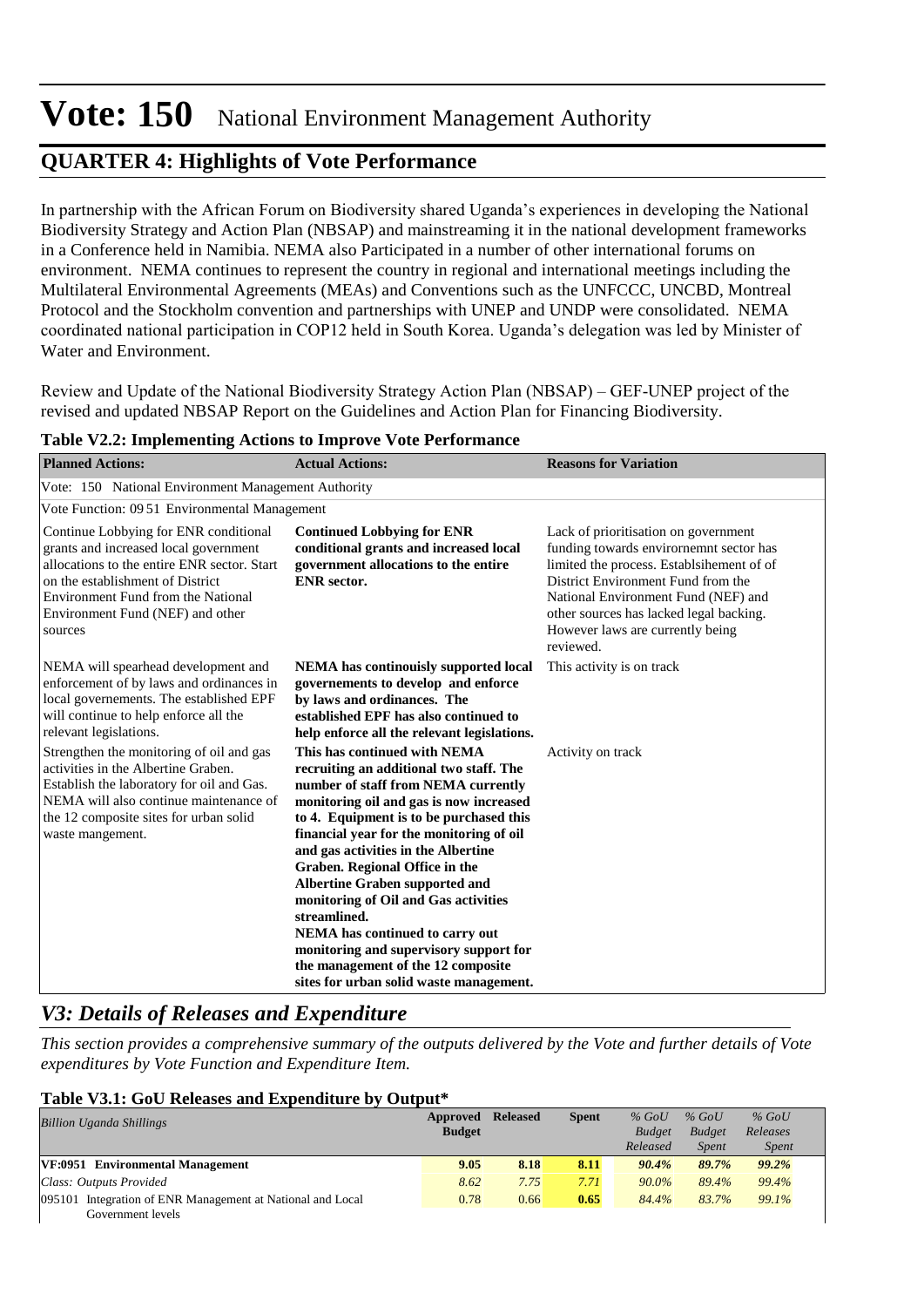## **QUARTER 4: Highlights of Vote Performance**

| <b>Billion Uganda Shillings</b>                                                              | Approved<br><b>Budget</b> | <b>Released</b> | <b>Spent</b> | $%$ GoU<br><b>Budget</b><br>Released | $%$ GoU<br><b>Budget</b><br><i>Spent</i> | $%$ GoU<br>Releases<br><i>Spent</i> |
|----------------------------------------------------------------------------------------------|---------------------------|-----------------|--------------|--------------------------------------|------------------------------------------|-------------------------------------|
| 095102 Environmental compliance and enforcement of the law,<br>regulations and standards     | 0.84                      | 0.57            | 0.57         | 68.0%                                | 67.6%                                    | 99.4%                               |
| Acess to environmental information/education and public<br>095103<br>participation increased | 0.52                      | 0.36            | 0.36         | 69.4%                                | 68.4%                                    | 98.5%                               |
| The institutional capacity of NEMA and its partners enhanced<br>095104                       | 6.22                      | 5.97            | 5.94         | 95.9%                                | $95.4\%$                                 | 99.5%                               |
| National, regional and international partnerships and networking<br>095105<br>strengthened   | 0.25                      | 0.19            | 0.19         | 75.8%                                | 75.5%                                    | 99.6%                               |
| Class: Capital Purchases                                                                     | 0.43                      | 0.43            | 0.41         | 98.9%                                | 94.5%                                    | 95.6%                               |
| 095175 Purchase of Motor Vehicles and Other Transport Equipment                              | 0.20                      | 0.20            | 0.20         | $100.0\%$                            | 100.0%                                   | $100.0\%$                           |
| 095176 Purchase of Office and ICT Equipment, including Software                              | 0.04                      | 0.04            | 0.04         | $100.0\%$                            | 100.0%                                   | $100.0\%$                           |
| 095177 Purchase of Specialised Machinery & Equipment                                         | 0.15                      | 0.15            | 0.15         | 98.0%                                | 98.0%                                    | 100.0%                              |
| 095178 Purchase of Office and Residential Furniture and Fittings                             | 0.04                      | 0.04            | 0.02         | 95.3%                                | 48.1%                                    | 50.5%                               |
| <b>Total For Vote</b>                                                                        | 9.05                      | 8.18            | 8.11         | 90.4%                                | 89.7%                                    | 99.2%                               |

*\* Excluding Taxes and Arrears*

### **Table V3.2: 2014/15 GoU Expenditure by Item**

| <b>Billion Uganda Shillings</b>                           | <b>Approved</b><br><b>Budget</b> | <b>Releases</b> | Expend-<br>iture | % Budged<br><b>Released</b> | % Budget<br><b>Spent</b> | %Releases<br><b>Spent</b> |
|-----------------------------------------------------------|----------------------------------|-----------------|------------------|-----------------------------|--------------------------|---------------------------|
| <b>Output Class: Outputs Provided</b>                     | 8.62                             | 7.75            | 7.71             | 90.0%                       | 89.4%                    | 99.4%                     |
| 211101 General Staff Salaries                             | 3.39                             | 3.27            | 3.25             | 96.4%                       | 95.8%                    | 99.4%                     |
| 211102 Contract Staff Salaries (Incl. Casuals, Temporary) | 0.38                             | 0.38            | 0.38             | 100.0%                      | 100.0%                   | 100.0%                    |
| 211103 Allowances                                         | 0.06                             | 0.06            | 0.06             | 100.0%                      | 96.1%                    | 96.1%                     |
| 212101 Social Security Contributions                      | 0.36                             | 0.33            | 0.33             | 93.2%                       | 93.2%                    | 100.0%                    |
| 213004 Gratuity Expenses                                  | 1.00                             | 1.00            | 1.00             | 100.0%                      | 100.0%                   | 100.0%                    |
| 221001 Advertising and Public Relations                   | 0.22                             | 0.11            | 0.10             | 51.5%                       | 46.7%                    | 90.7%                     |
| 221002 Workshops and Seminars                             | 0.53                             | 0.41            | 0.40             | 76.3%                       | 75.0%                    | 98.3%                     |
| 221003 Staff Training                                     | 0.21                             | 0.04            | 0.04             | 18.6%                       | 18.6%                    | 100.0%                    |
| 221005 Hire of Venue (chairs, projector, etc)             | 0.03                             | 0.00            | 0.00             | 0.0%                        | 0.0%                     | N/A                       |
| 221007 Books, Periodicals & Newspapers                    | 0.06                             | 0.03            | 0.03             | 48.3%                       | 48.3%                    | 100.0%                    |
| 221009 Welfare and Entertainment                          | 0.03                             | 0.03            | 0.03             | 100.0%                      | 100.0%                   | 100.0%                    |
| 221011 Printing, Stationery, Photocopying and Binding     | 0.15                             | 0.13            | 0.13             | 88.1%                       | 88.0%                    | 99.9%                     |
| 221012 Small Office Equipment                             | 0.02                             | 0.01            | 0.01             | 58.0%                       | 58.0%                    | 100.0%                    |
| 222001 Telecommunications                                 | 0.12                             | 0.12            | 0.12             | 100.0%                      | 98.8%                    | 98.8%                     |
| 222002 Postage and Courier                                | 0.02                             | 0.02            | 0.01             | 100.0%                      | 95.8%                    | 95.8%                     |
| 222003 Information and communications technology (ICT)    | 0.02                             | 0.02            | 0.02             | 98.0%                       | 98.0%                    | 100.0%                    |
| 223001 Property Expenses                                  | 0.03                             | 0.03            | 0.03             | 100.0%                      | 100.0%                   | 100.0%                    |
| 223002 Rates                                              | 0.02                             | 0.02            | 0.02             | 83.3%                       | 83.3%                    | 100.0%                    |
| 223003 Rent – (Produced Assets) to private entities       | 0.02                             | 0.02            | 0.02             | 100.0%                      | 100.0%                   | 100.0%                    |
| 223004 Guard and Security services                        | 0.03                             | 0.03            | 0.03             | 100.0%                      | 100.0%                   | 100.0%                    |
| 223005 Electricity                                        | 0.10                             | 0.09            | 0.09             | 93.5%                       | 93.5%                    | 100.0%                    |
| 223006 Water                                              | 0.02                             | 0.01            | 0.01             | 40.0%                       | 40.0%                    | 100.0%                    |
| 223007 Other Utilities- (fuel, gas, firewood, charcoal)   | 0.01                             | 0.00            | 0.00             | 38.0%                       | 38.0%                    | 100.0%                    |
| 224004 Cleaning and Sanitation                            | 0.01                             | 0.01            | 0.01             | 100.0%                      | 100.0%                   | 100.0%                    |
| 225001 Consultancy Services- Short term                   | 0.36                             | 0.36            | 0.35             | 100.0%                      | 100.0%                   | 100.0%                    |
| 226001 Insurances                                         | 0.19                             | 0.19            | 0.19             | 100.0%                      | 100.0%                   | 100.0%                    |
| 227001 Travel inland                                      | 0.56                             | 0.38            | 0.37             | 66.7%                       | 66.7%                    | 99.9%                     |
| 227002 Travel abroad                                      | 0.24                             | 0.24            | 0.24             | 100.0%                      | 99.6%                    | 99.6%                     |
| 227004 Fuel, Lubricants and Oils                          | 0.33                             | 0.32            | 0.31             | 95.5%                       | 95.4%                    | 100.0%                    |
| 228001 Maintenance - Civil                                | 0.03                             | 0.02            | 0.02             | 80.0%                       | 72.8%                    | 91.0%                     |
| 228002 Maintenance - Vehicles                             | 0.07                             | 0.07            | 0.07             | 100.0%                      | 98.9%                    | 98.9%                     |
| 228004 Maintenance – Other                                | 0.04                             | 0.03            | 0.03             | 91.4%                       | 89.6%                    | 98.0%                     |
| <b>Output Class: Capital Purchases</b>                    | 0.63                             | 0.63            | 0.41             | 99.2%                       | 64.3%                    | 64.8%                     |
| 231004 Transport equipment                                | 0.20                             | 0.20            | 0.20             | 100.0%                      | 100.0%                   | 100.0%                    |
| 231005 Machinery and equipment                            | 0.19                             | 0.19            | 0.19             | 98.4%                       | 98.4%                    | 100.0%                    |